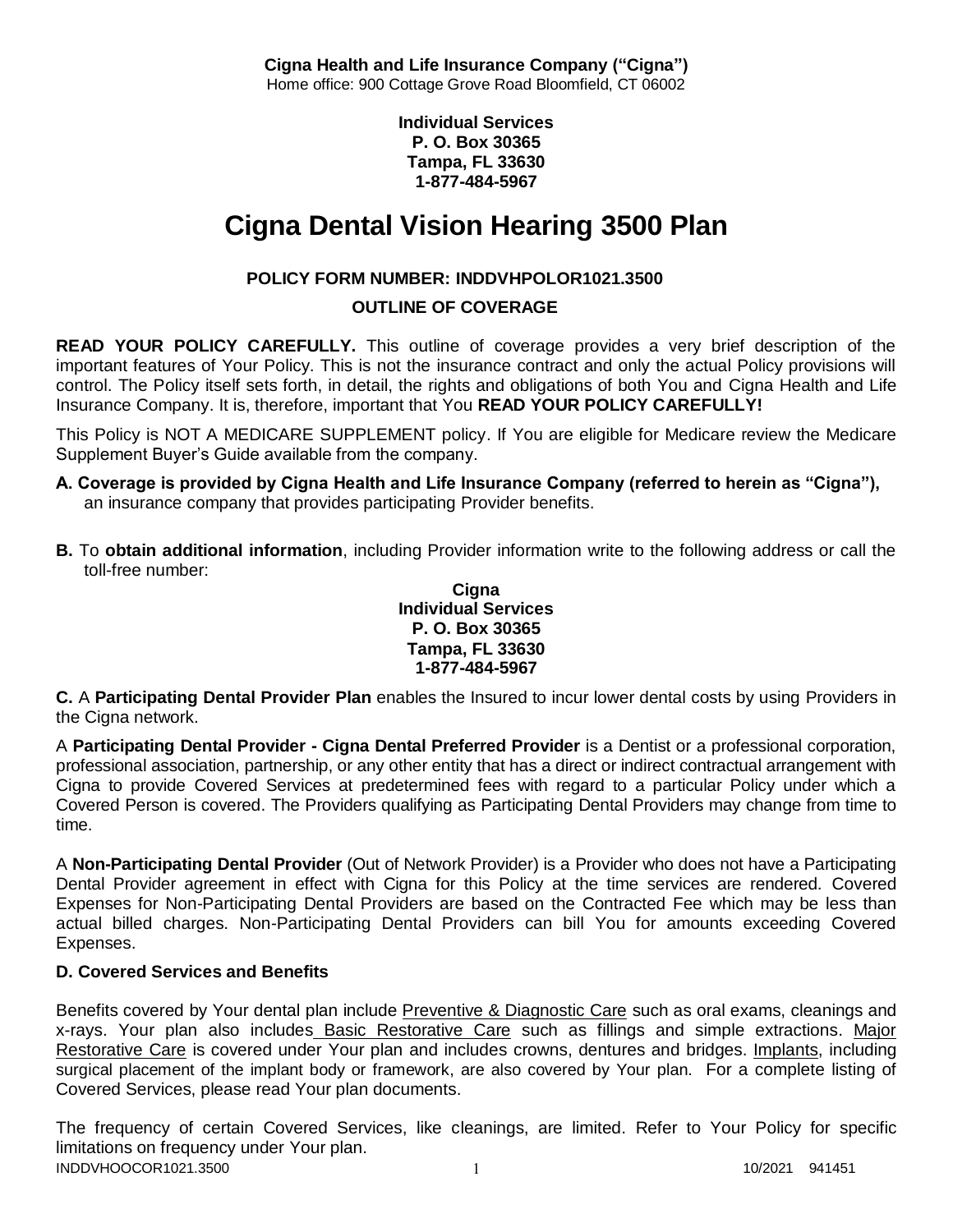### **Benefit Schedule**

The benefits outlined in the table below show the payment percentages for Covered Expenses **AFTER** any applicable Deductibles have been satisfied unless otherwise stated.

# **CIGNA DENTAL, VISION, AND HEARING INSURANCE** *The Schedule*

#### **For You and Your Dependents**

#### **The Schedule – Dental Benefits**

If You select a Participating Dental Provider, Your cost will be less than if You select a Non-Participating Dental Provider.

## **Emergency Services**

The Benefit Percentage payable for Emergency Services charges made by a Non-Participating Dental Provider is the same Benefit Percentage as for Participating Dental Provider Charges. Dental Emergency services are required immediately to either alleviate pain or to treat the sudden onset of an acute dental condition. These are usually minor procedures performed in response to serious symptoms, which temporarily relieve significant pain, but do not effect a definitive cure, and which, if not rendered, will likely result in a more serious dental or medical complication.

#### **Dental Deductibles**

Dental Deductibles are expenses to be paid by You or Your Dependent. Dental Deductibles are in addition to any Coinsurance. Once the Dental Deductible maximum in The Schedule has been reached You and Your family need not satisfy any further dental deductible for the rest of that year.

#### **Participating Dental Provider Payment**

Participating Dental Provider services are paid based on the Contracted Fee agreed upon by the Provider and Cigna.

#### **Non-Participating Dental Provider Payment**

Non-Participating Dental Provider services are paid based on the Contracted Fee.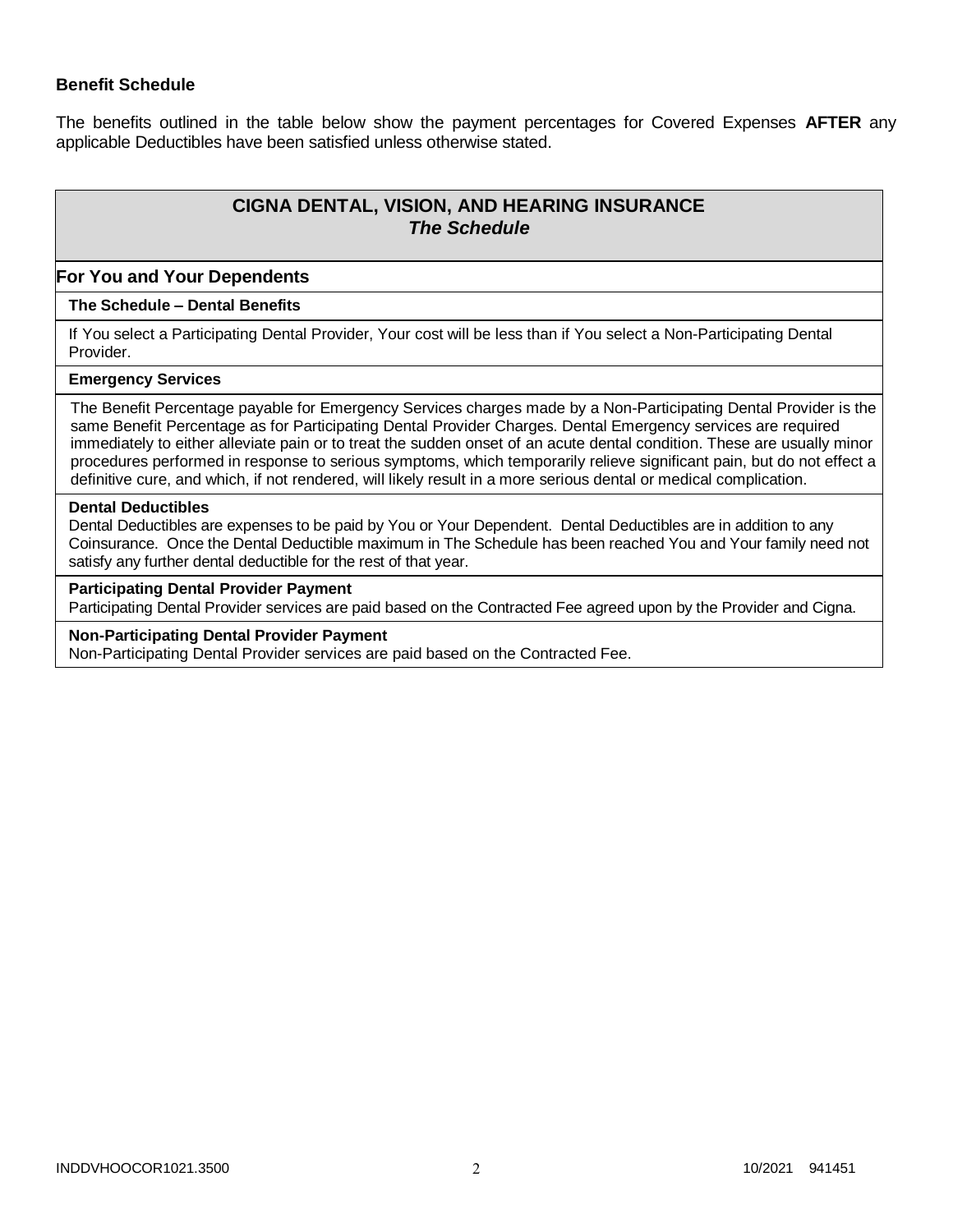| DENTAL BENEFIT HIGHLIGHTS                                                                                                                                                                                                                                          |                                                  |
|--------------------------------------------------------------------------------------------------------------------------------------------------------------------------------------------------------------------------------------------------------------------|--------------------------------------------------|
| Classes I, II, III, IX<br><b>Calendar Year Maximum</b>                                                                                                                                                                                                             | \$2,500 per person                               |
| <b>Class IX Lifetime Maximum</b>                                                                                                                                                                                                                                   | \$2,000 per person                               |
| <b>Calendar Year Dental Deductible</b>                                                                                                                                                                                                                             |                                                  |
| Individual                                                                                                                                                                                                                                                         | \$100 per person                                 |
|                                                                                                                                                                                                                                                                    | Not Applicable to Class I                        |
| <b>Class I</b>                                                                                                                                                                                                                                                     | The Percentage of Covered Expenses the Plan Pays |
| <b>Preventive Care</b><br>Oral Exams<br><b>Routine Cleanings</b><br>Routine X-rays<br>Non-Routine X-rays<br><b>Fluoride Application</b><br><b>Sealants</b><br>Space Maintainers (non-orthodontic)<br><b>Emergency Care to Relieve Pain</b>                         | 100%                                             |
| <b>Class II</b>                                                                                                                                                                                                                                                    | The Percentage of Covered Expenses the Plan Pays |
| <b>Basic Restorative</b><br>Fillings<br>Surgical Extraction of Impacted Teeth<br>Oral Surgery, Simple Extractions<br>Relines, Rebases, and Adjustments<br>Repairs - Bridges, Crowns, and Inlays<br>Repairs - Dentures                                              | 80% after dental deductible                      |
| <b>Class III</b>                                                                                                                                                                                                                                                   | The Percentage of Covered Expenses the Plan Pays |
| Major Restorative<br>Crowns / Inlays / Onlays<br>Root Canal Therapy / Endodontics<br><b>Minor Periodontics</b><br><b>Major Periodontics</b><br>Oral Surgery, All Except Simple Extractions<br>Prosthesis Over Implant<br>Anesthetics<br>Dentures<br><b>Bridges</b> | 50% after dental deductible                      |
| <b>Class IX</b>                                                                                                                                                                                                                                                    | The Percentage of Covered Expenses the Plan Pays |
| Implants                                                                                                                                                                                                                                                           | 50% after plan deductible                        |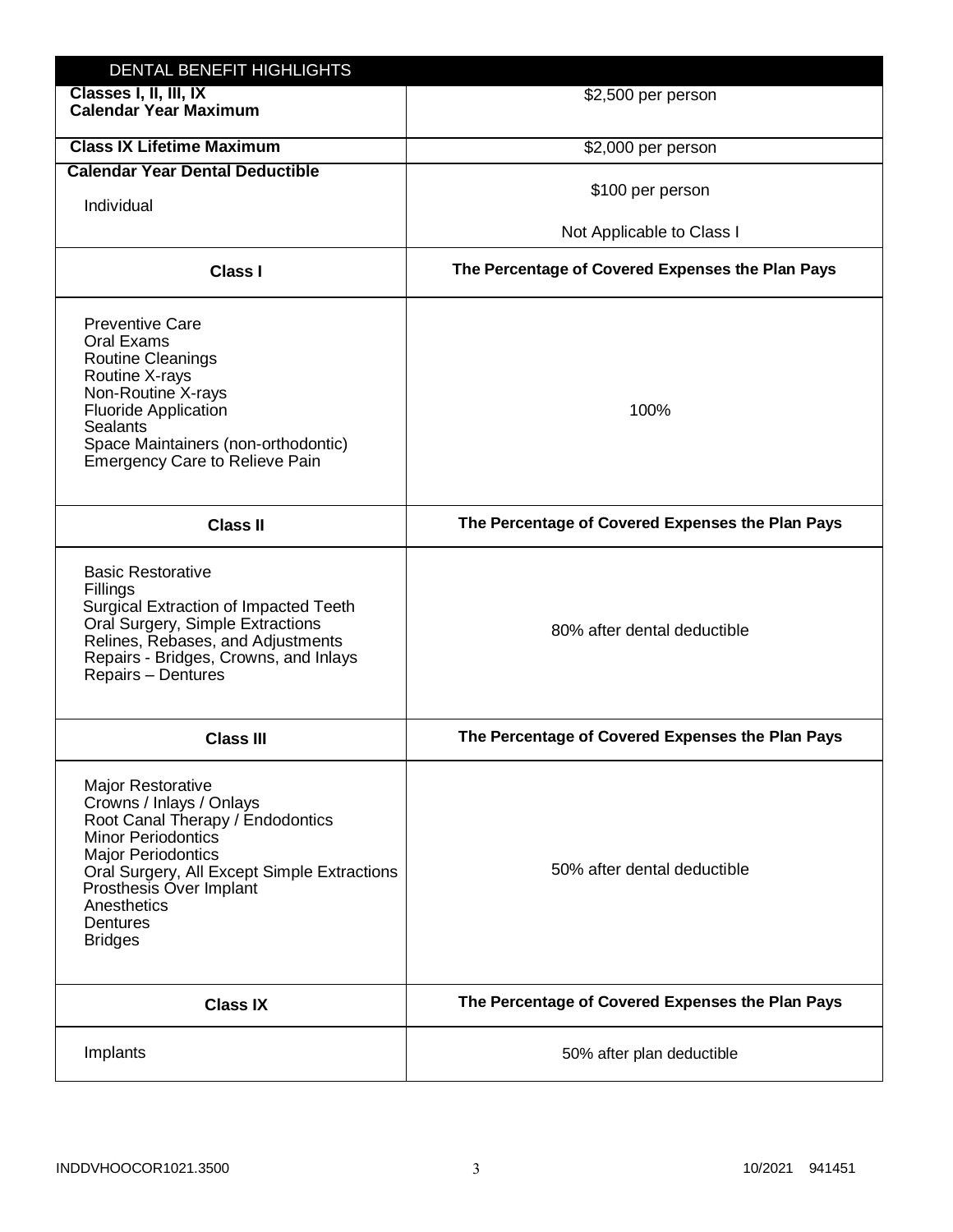| The Schedule - Vision Benefits                                                                  |                                                                                          |
|-------------------------------------------------------------------------------------------------|------------------------------------------------------------------------------------------|
| VISION BENEFIT HIGHLIGHTS                                                                       |                                                                                          |
| Eye Examinations, including refraction                                                          | The plan pays 90% of expenses, not to exceed a \$100 calendar<br>year maximum per person |
| Materials (corrective eyeglasses or contact<br>lenses, including fittings and follow-up visits) | \$300 calendar year maximum per person                                                   |

| The Schedule - Hearing Benefits                             |                                        |
|-------------------------------------------------------------|----------------------------------------|
| <b>HEARING BENEFIT HIGHLIGHTS</b>                           |                                        |
| <b>Hearing Examinations</b>                                 | \$50 calendar year maximum per person  |
| Materials (Hearing Aids, including fittings<br>and repairs) | \$700 calendar year maximum per person |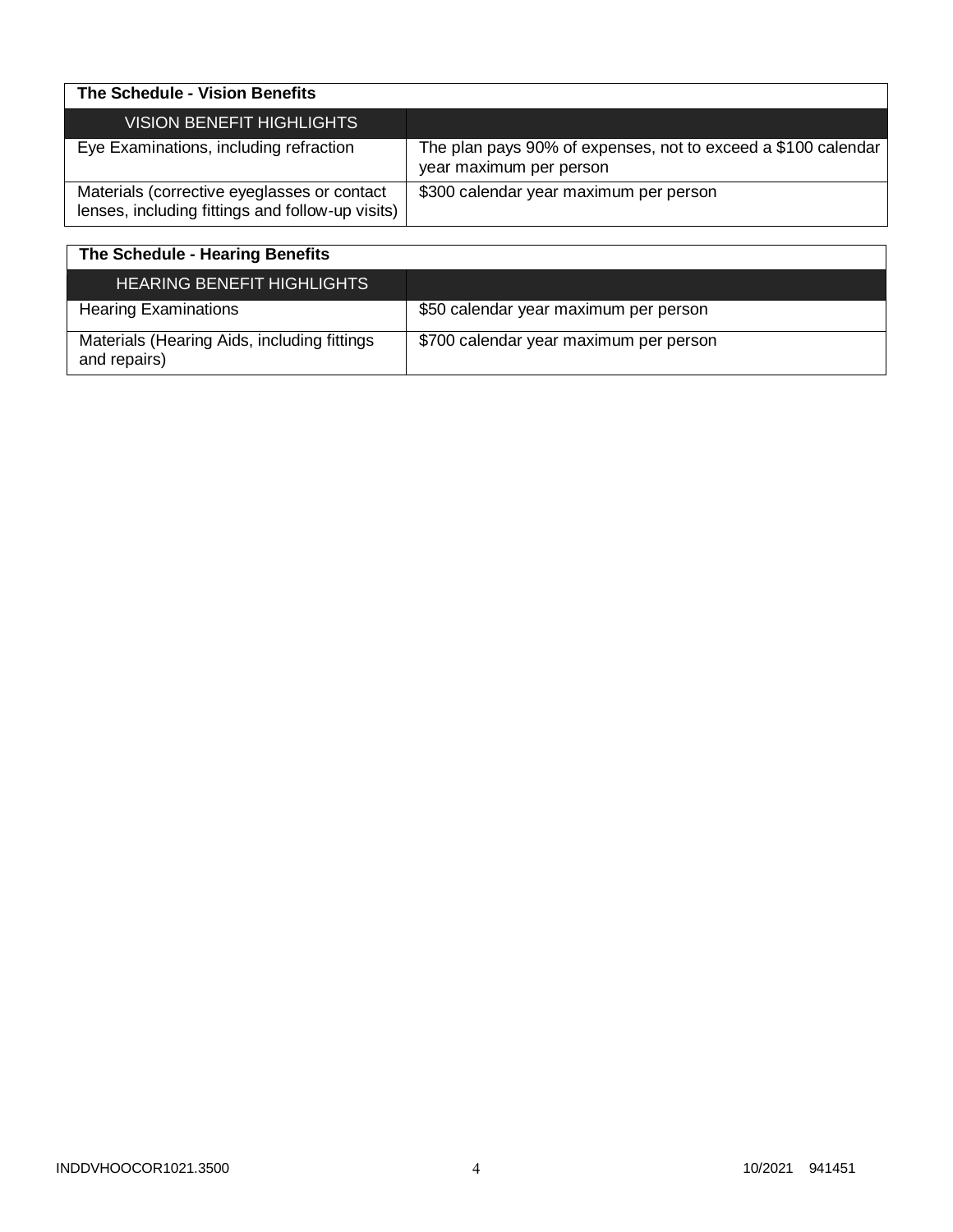# **Waiting Periods**

A Covered Person may access their dental, vision, and hearing benefit insurance once he or she has satisfied the following waiting periods.

- there is no waiting period for Class I or II dental benefits or for vision and hearing benefits.
- after 6 consecutive months of coverage dental benefits will increase to include the list of Class III procedures.
- after 12 consecutive months of coverage dental benefits will increase to include the list of Class IX procedures.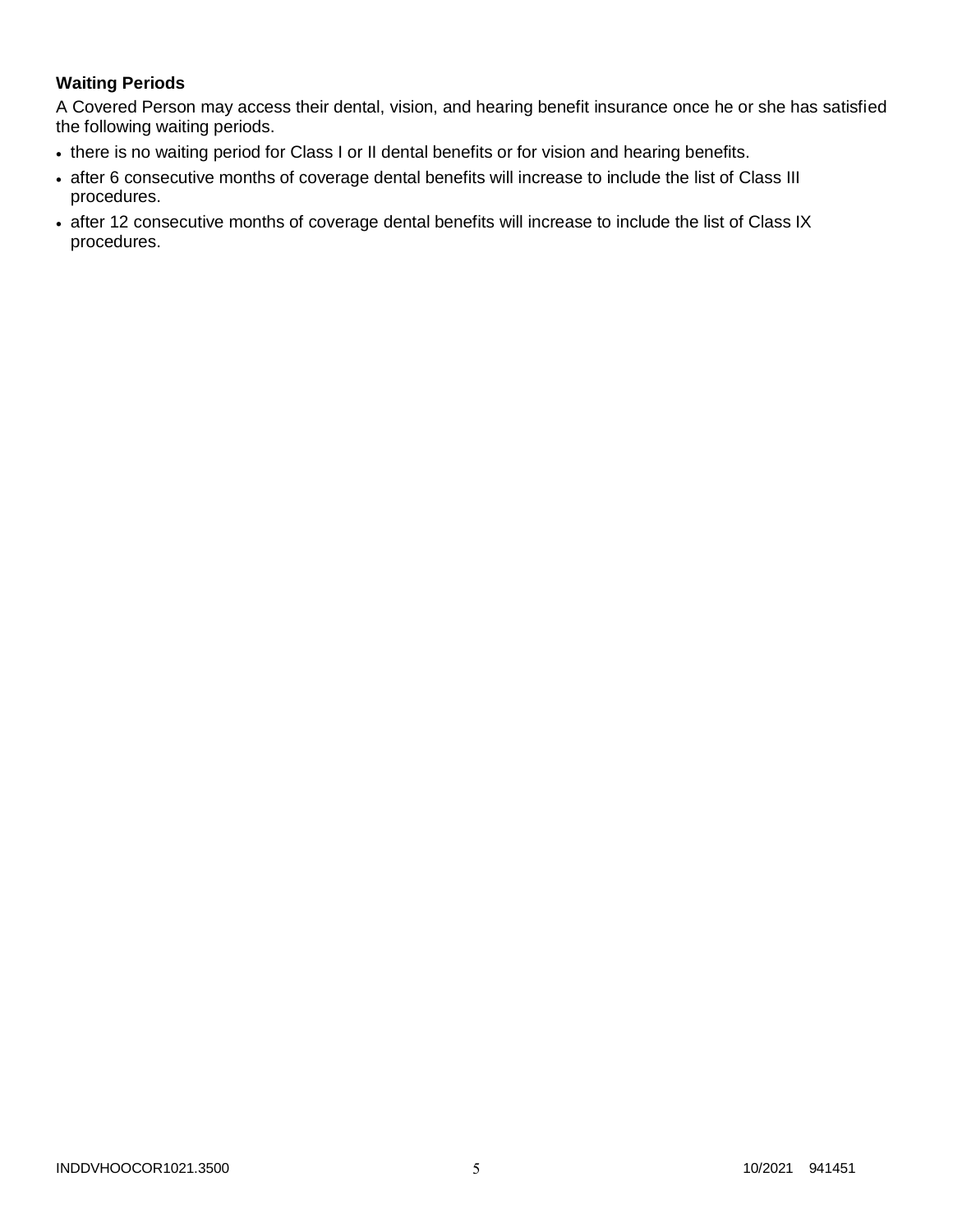# **E. Insured's Financial Responsibility**

The Insured is responsible for paying the monthly or quarterly premium on a timely basis. The Insured is also responsible to pay Providers for charges that are applied to the Deductibles, Coinsurance, and any amounts charged by Non-Participating Dental Providers in excess of the Contracted Fee. In addition, any charges for Medically Necessary and/or Dentally Necessary items that are excluded under the Policy are the responsibility of the Insured.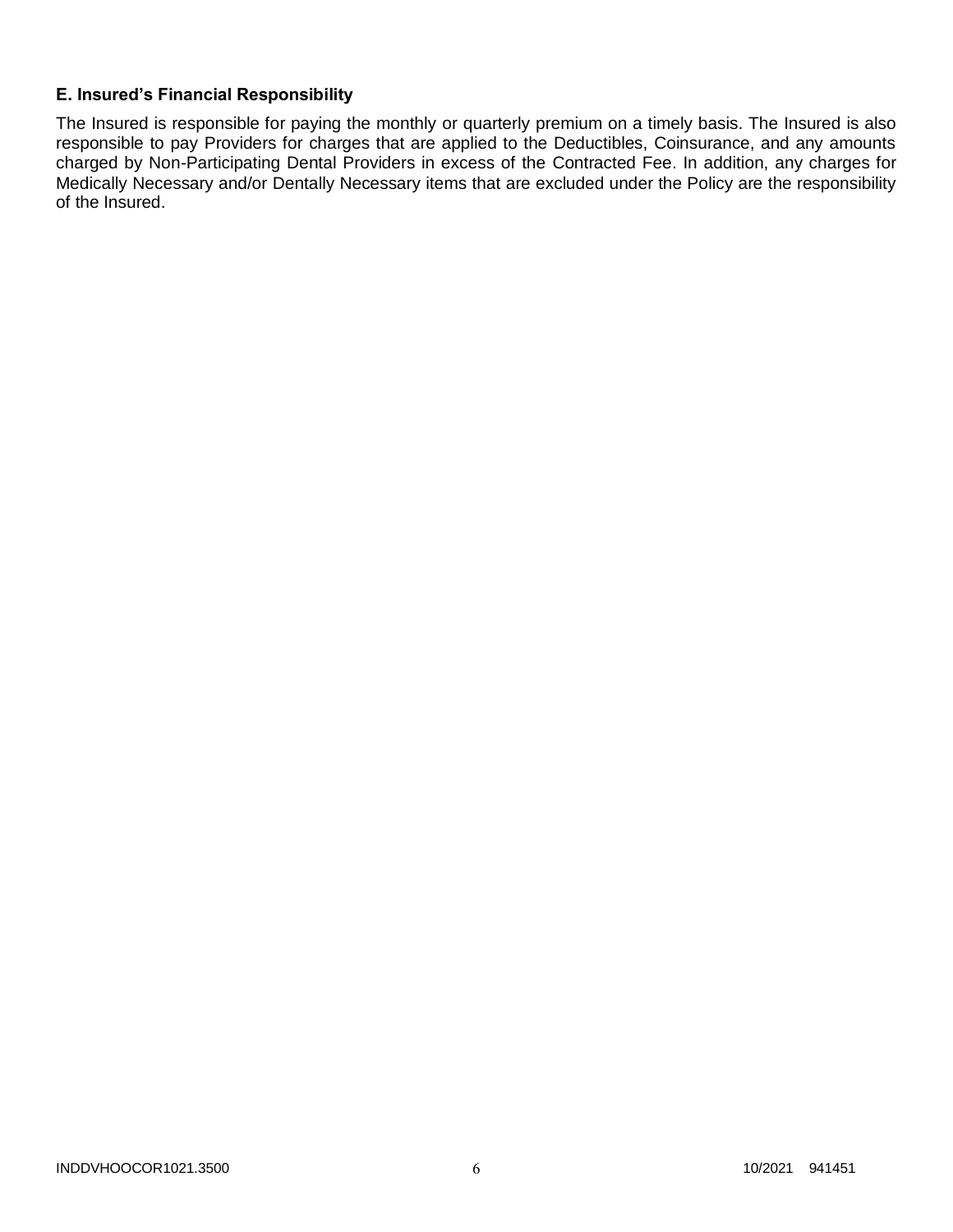# **F. Exclusions And Limitations: What Is Not Covered By This Policy**

# **Expenses Not Covered**

Covered Expenses will not include, and no payment will be made for:

- procedures which are not included in the list of Covered Dental Services, Covered Vision Services, or Covered Hearing Services;
- cone beam imaging;
- instruction for plaque control, oral hygiene and diet;
- core build-ups;
- veneers:
- precious or semi-precious metals for crowns, bridges and abutments;
- restoration of teeth which have been damaged by erosion, attrition or abrasion;
- bite registrations; precision or semi-precision attachments; or splinting;
- orthodontic treatment, except for the treatment of cleft lip and cleft palate;
- general anesthesia or intravenous sedation, when used for the purposes of anxiety control or patient management is not covered; may be considered only when medically or dentally necessary and when in conjunction with covered complex oral surgery;
- athletic mouth guards;
- services performed solely for cosmetic reasons;
- personalization or decoration of any dental device or dental work;
- replacement of an appliance per benefit guidelines;
- services that are medical in nature:
- services and supplies received from a hospital;
- prescription drugs;
- plano lenses:
- VDT (video display terminal)/computer eyeglass benefit;
- medical or surgical treatment of the eyes;
- any type of corrective vision surgery, including LASIK surgery, radial ketatonomy (RK), automated lamellar keratoplasty (ALK), or conductive keratoplasty (CK);
- Orthoptic or vision training and any associated supplemental testing;
- any eye examination, or any corrective eyewear, required by an employer as a condition of employment;
- safety eyewear;
- sub-normal vision aids or non-prescription lenses;
- Magnification or low vision aids not shown as covered in the Schedule of Vision Coverage;
- Assistive Listening Devices (ALDs);
- medical and/or surgical treatment of the internal or external structures of the ear, including but not limited to Cochlear implants;
- Hearing Aids not prescribed by a Licensed Hearing Care Professional;
- ear protective devices or plugs;
- Hearing Aids maintenance/service contracts, ear molds and other miscellaneous repairs;
- Hearing Aids purchased online or over the counter (OTC); or
- Disposable Hearing Aids.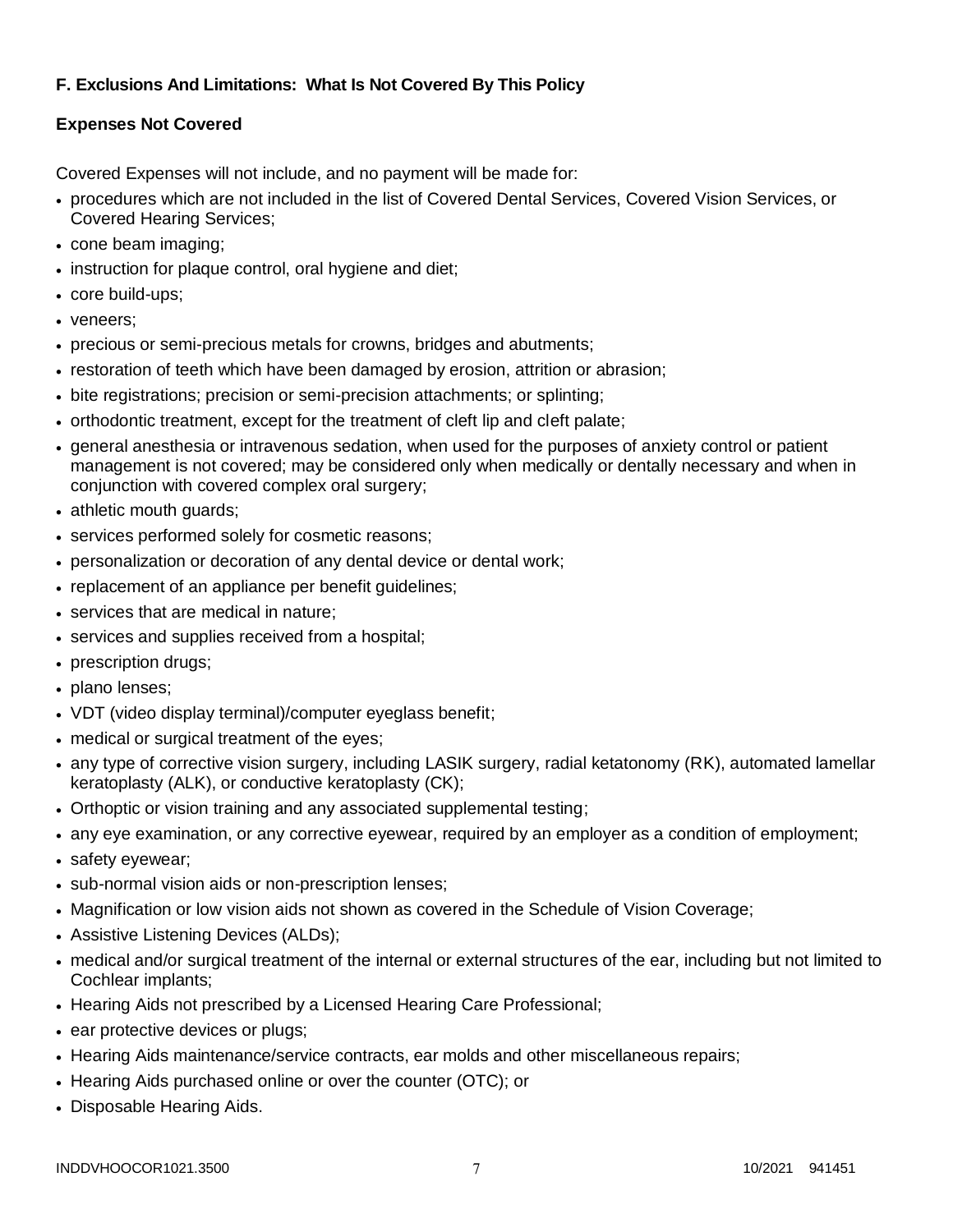# **General Limitations**

No payment will be made for expenses incurred for You or any one of Your Dependents:

- For services not specifically listed as Covered Services in this Policy;
- For services or supplies that are not Medically Necessary;
- For services received before the Effective Date of coverage;
- For services received after coverage under this Policy ends;
- For services for which You have no legal obligation to pay or for which no charge would be made if You did not have insurance coverage;
- For Professional services or supplies received or purchased directly or on Your behalf by anyone, including a Provider, from any of the following:
	- **Yourself or Your employer;**
	- a person who lives in the Covered Person's home, or that person's employer;
	- a person who is related to the Covered Person by blood, marriage or adoption, or that person's employer.
- for or in connection with an Injury arising out of, or in the course of, any employment for wage or profit;
- for or in connection with a Sickness which is covered under any workers' compensation or similar law;
- for charges made by a Hospital owned or operated by or which provides care or performs services for, the United States Government, if such charges are directly related to a condition which occurred while serving in the military or an associated auxiliary unit;
- services or supplies received due to an act of war, declared or undeclared while serving in the military or an associated auxiliary unit,
- to the extent that payment is unlawful where the person resides when the expenses are incurred;
- for charges which the person is not legally required to pay;
- for charges which would not have been made if the person had no insurance;
- to the extent that billed charges exceed the rate of reimbursement as described in the Schedule;
- for charges for unnecessary care, treatment or surgery;
- to the extent that You or any of Your Dependents is in any way paid or entitled to payment for those expenses by or through a public program, other than Medicaid;
- for or in connection with experimental procedures or treatment methods not approved by the American Dental Association or the appropriate dental specialty society;
- Procedures that are a covered expense under any other plan which provides dental, vision, or hearing benefits;
- To the extent that benefits are paid or payable for those expenses under the mandatory part of any auto insurance policy written to comply with a "no-fault" insurance law or an uninsured motorist insurance law. Cigna will take into account any adjustment option chosen under such part by You or any one of Your Dependents.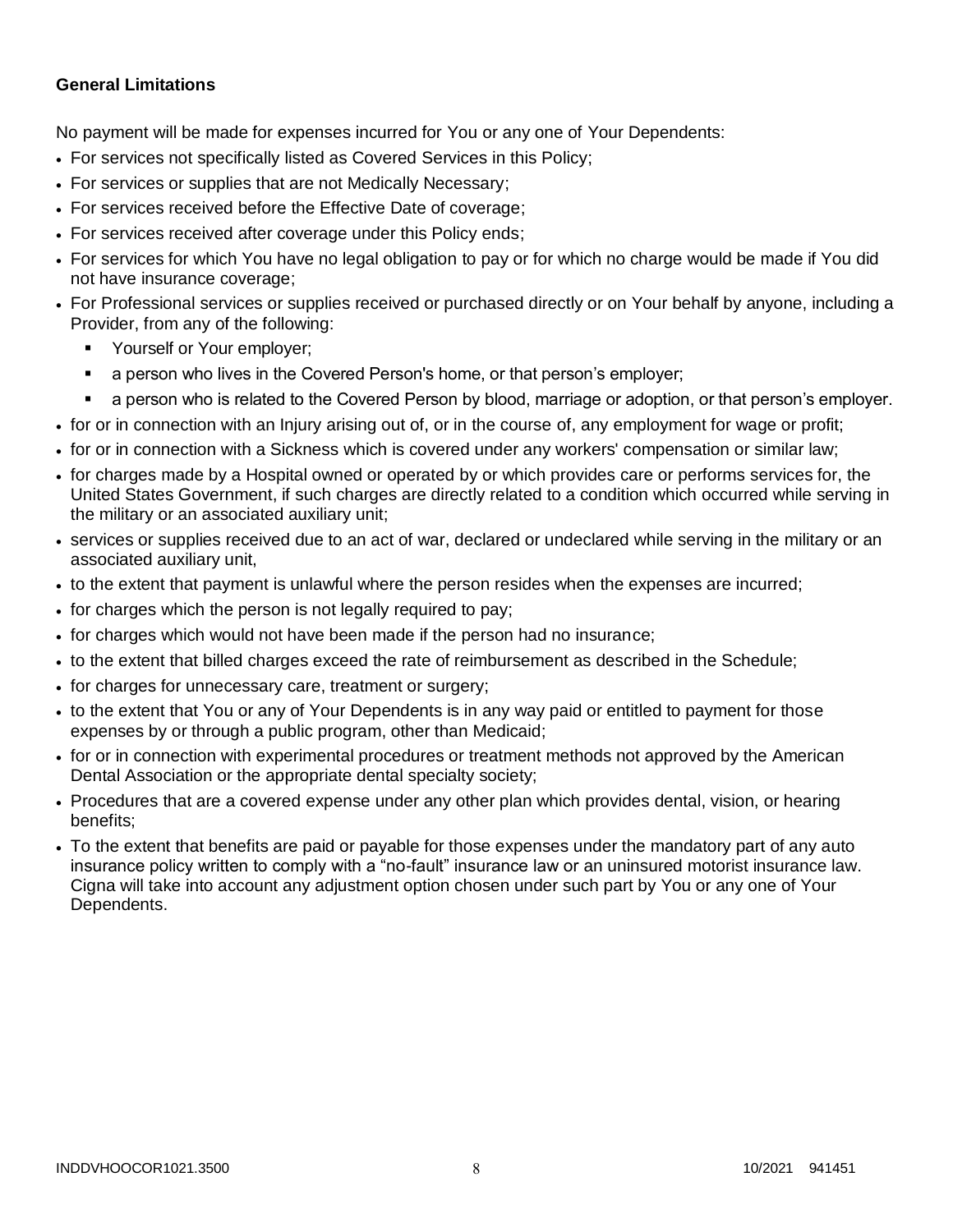# **G. Predetermination of Dental Benefits Program**

Predetermination of Benefits is a voluntary review of a Dentist's proposed treatment plan and expected charges. It is not preauthorization of service and is not required.

The treatment plan should include supporting pre-operative x-rays and other diagnostic materials as requested by Cigna's dental consultant. If there is a change in the treatment plan, a revised plan should be submitted.

Cigna will determine covered dental expenses for the proposed treatment plan. If there is no Predetermination of Benefits, Cigna will determine covered dental expenses when it receives a claim.

Review of proposed treatment is advised whenever extensive dental work is recommended when charges exceed **\$500**.

Predetermination of Benefits is not a guarantee of a set payment. Payment is based on the services that are actually delivered and the coverage in force at the time services are completed.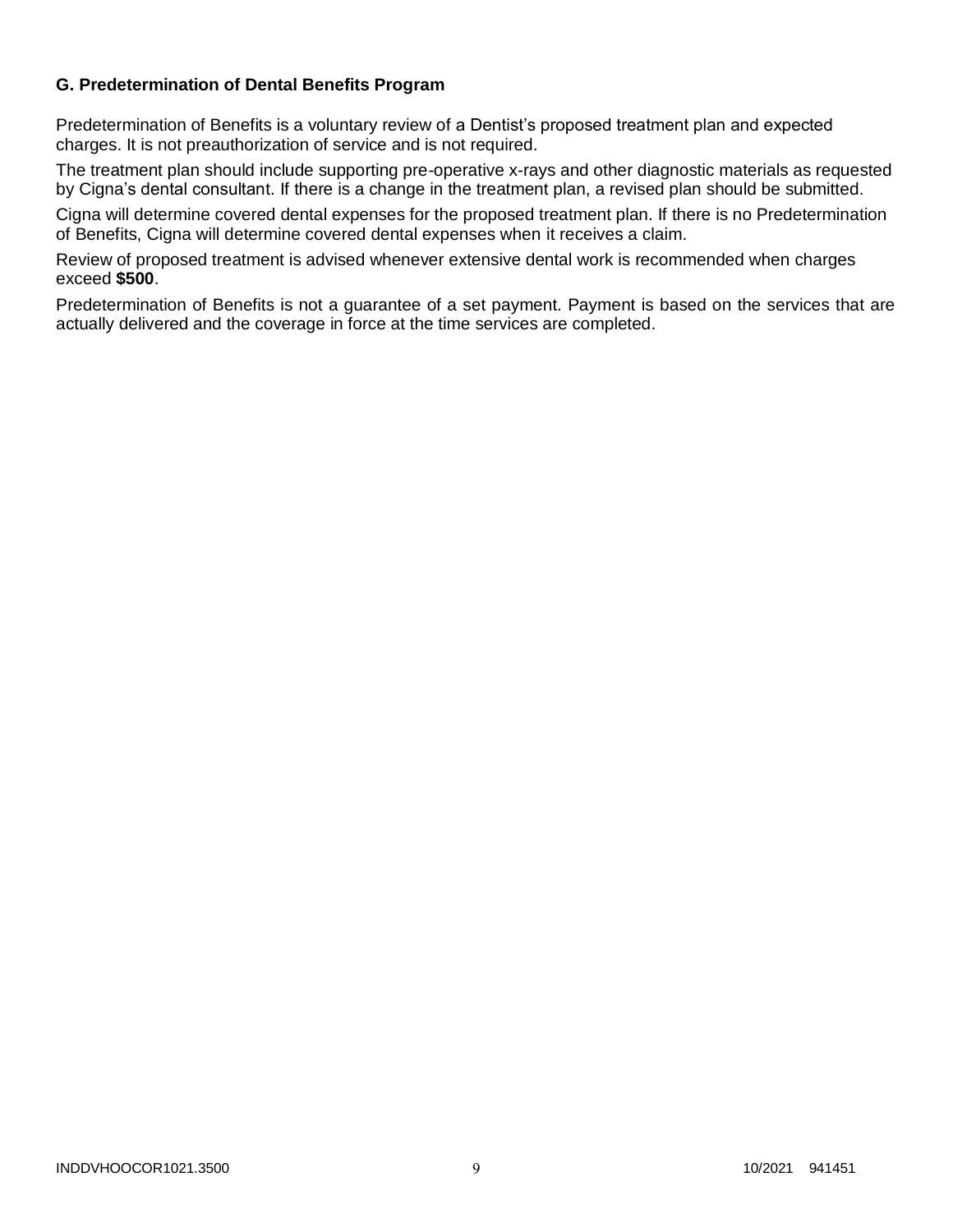## **H. General Provisions**

# **WHEN YOU HAVE A COMPLAINT OR AN APPEAL**

For the purposes of this section, any reference to "You," "Your" or "Yourself" also refers to a representative or Provider designated by You to act on Your behalf, unless otherwise noted.

We want You to be completely satisfied with the care You receive. That is why We have established a process for addressing Your concerns and solving Your problems.

#### **Start with Member Services**

We are here to listen and help. If You have a concern regarding a person, a service, the quality of care, or contractual benefits, You can call Our toll-free number and explain Your concern to one of Our Customer Service representatives. You can also express that concern in writing. Please call or write to Us at the following:

Customer Services Toll-Free Number or address on mycigna.com, explanation of benefits or claim form

We will do Our best to resolve the matter on Your initial contact. If We need more time to review or investigate Your concern, We will get back to You as soon as possible, but in any case within 30 days. If You are not satisfied with the results of a coverage decision, You can start the appeals procedure.

#### **Appeals Procedure**

Cigna has a two step appeals procedure for coverage decisions. To initiate an appeal, You must submit a request for an appeal in writing within 365 days of receipt of a denial notice. You should state the reason why You feel Your appeal should be approved and include any information supporting Your appeal. If You are unable or choose not to write, You may ask to register Your appeal by telephone. Call or write to Us at the toll-free number or address on Your Benefit Identification card, explanation of benefits or claim form.

#### **Level One Appeal**

Your appeal will be reviewed and the decision made by someone not involved in the initial decision. Appeals involving Medical Necessity or clinical appropriateness will be considered by a health care professional.

For level one appeals, We will respond in writing with a decision within 30 calendar days after We receive an appeal for a postservice coverage determination. If more time or information is needed to make the determination, We will notify You in writing to request an extension of up to 15 calendar days and to specify any additional information needed to complete the review.

If You are not satisfied with Our level-one appeal decision, You may request a level-two appeal.

#### **Level Two Appeal**

If You are dissatisfied with Our level one appeal decision, You may request a second review. To start a level two appeal, follow the same process required for a level one appeal.

Most requests for a second review will be conducted by the Appeals Committee, which consists of at least three people. Anyone involved in the prior decision may not vote on the Committee. For appeals involving Medical Necessity or clinical appropriateness, the Committee will consult with at least one Dentist reviewer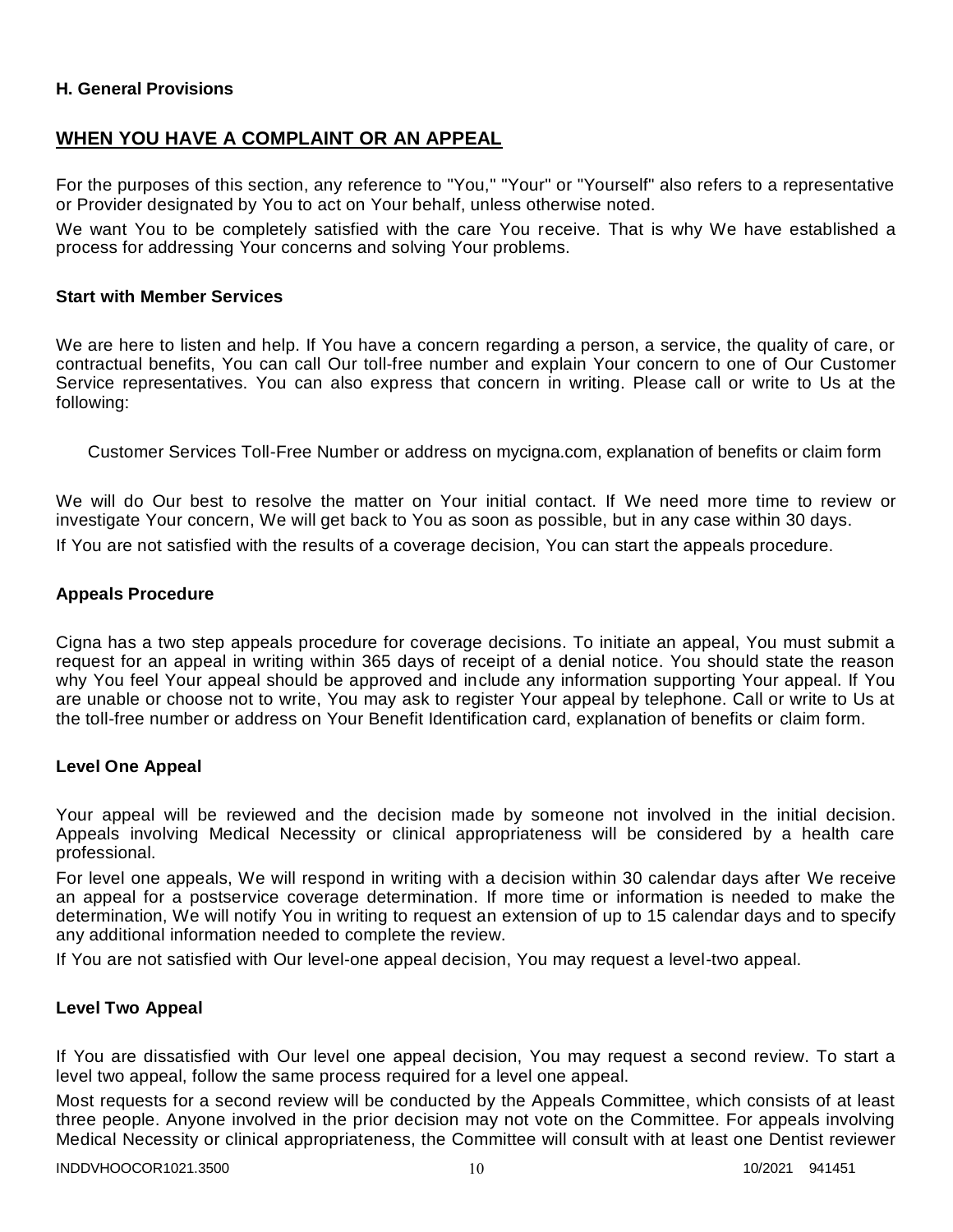in the same or similar specialty as the care under consideration. You may present Your situation to the Committee in person or by conference call.

For level two appeals We will acknowledge in writing that We have received Your request and schedule a Committee review. For postservice claims, the Committee review will be completed within 30 calendar days. If more time or information is needed to make the determination, We will notify You in writing to request an extension of up to 15 calendar days and to specify any additional information needed by the Committee to complete the review. You will be notified in writing of the Committee's decision within five working days after the Committee meeting, and within the Committee review time frames above if the Committee does not approve the requested coverage.

### **Notice of Benefit Determination on Appeal**

Every notice of an appeal decision will be provided in writing or electronically and, if an adverse determination, will include:

- (1) the specific reason or reasons for the denial decision;
- (2) reference to the specific Policy provisions on which the decision is based;
- (3) a statement that the claimant is entitled to receive, upon request and free of charge, reasonable access to and copies of all documents, records, and other Relevant Information as defined;
- (4) upon request and free of charge, a copy of any internal rule, guideline, protocol or other similar criterion that was relied upon in making the adverse determination regarding Your appeal, and an explanation of the scientific or clinical judgment for a determination that is based on a medical necessity, experimental treatment or other similar exclusion or limit.

#### **Relevant Information**

Relevant Information is any document, record, or other information which was relied upon in making the benefit determination; was submitted, considered, or generated in the course of making the benefit determination, without regard to whether such document, record, or other information was relied upon in making the benefit determination; demonstrates compliance with the administrative processes and safeguards required by federal law in making the benefit determination; or constitutes a statement of policy or guidance with respect to the plan concerning the denied treatment option or benefit or the claimant's diagnosis, without regard to whether such advice or statement was relied upon in making the benefit determination.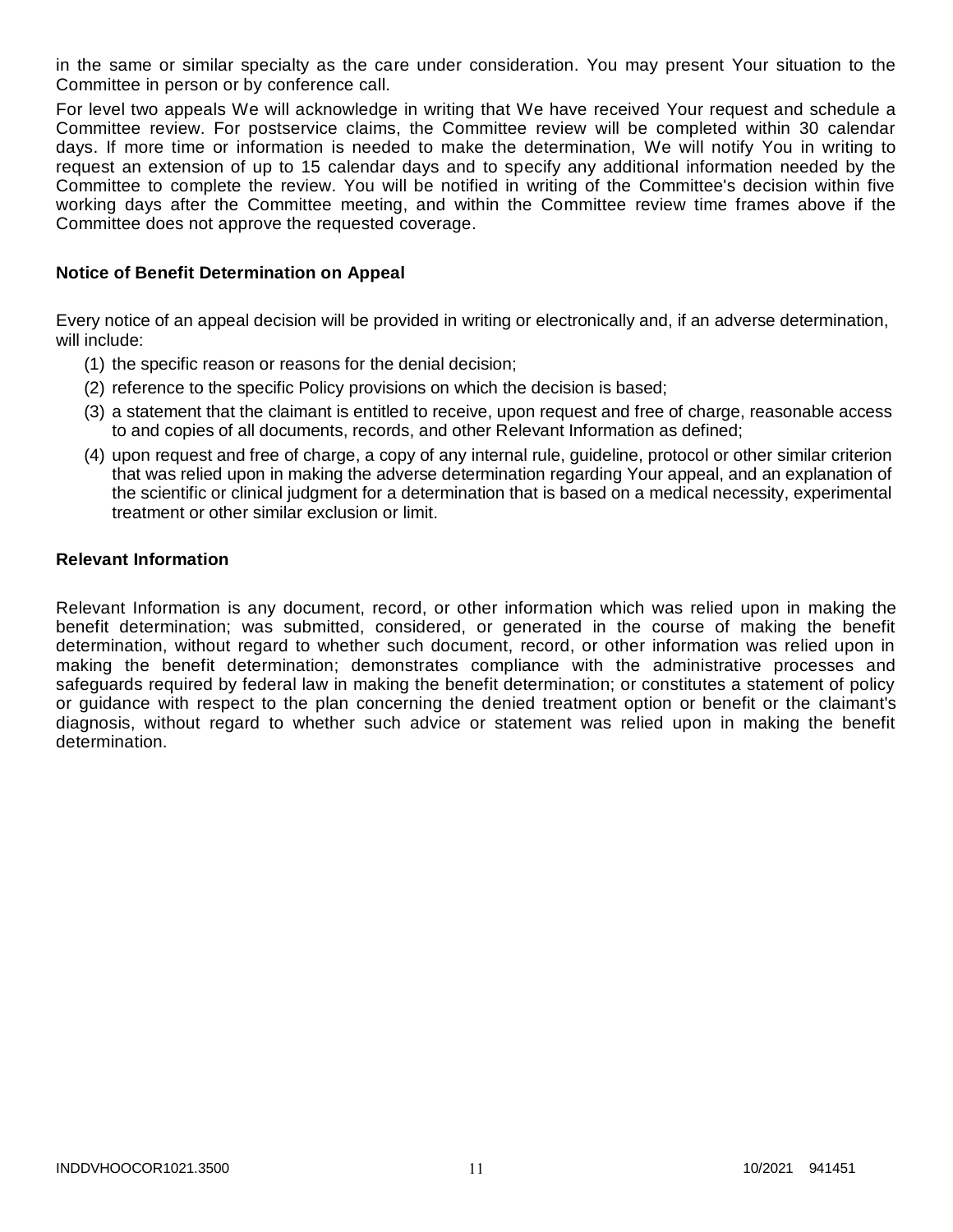# **I. Participating Dental Providers**

Cigna will provide a current list of Dentists currently participating with Cigna and their locations to each Covered Person upon request.

To verify if a Dentist is currently participating with Cigna and is accepting new Cigna Insureds, the Covered Person should visit Our website at mycigna.com.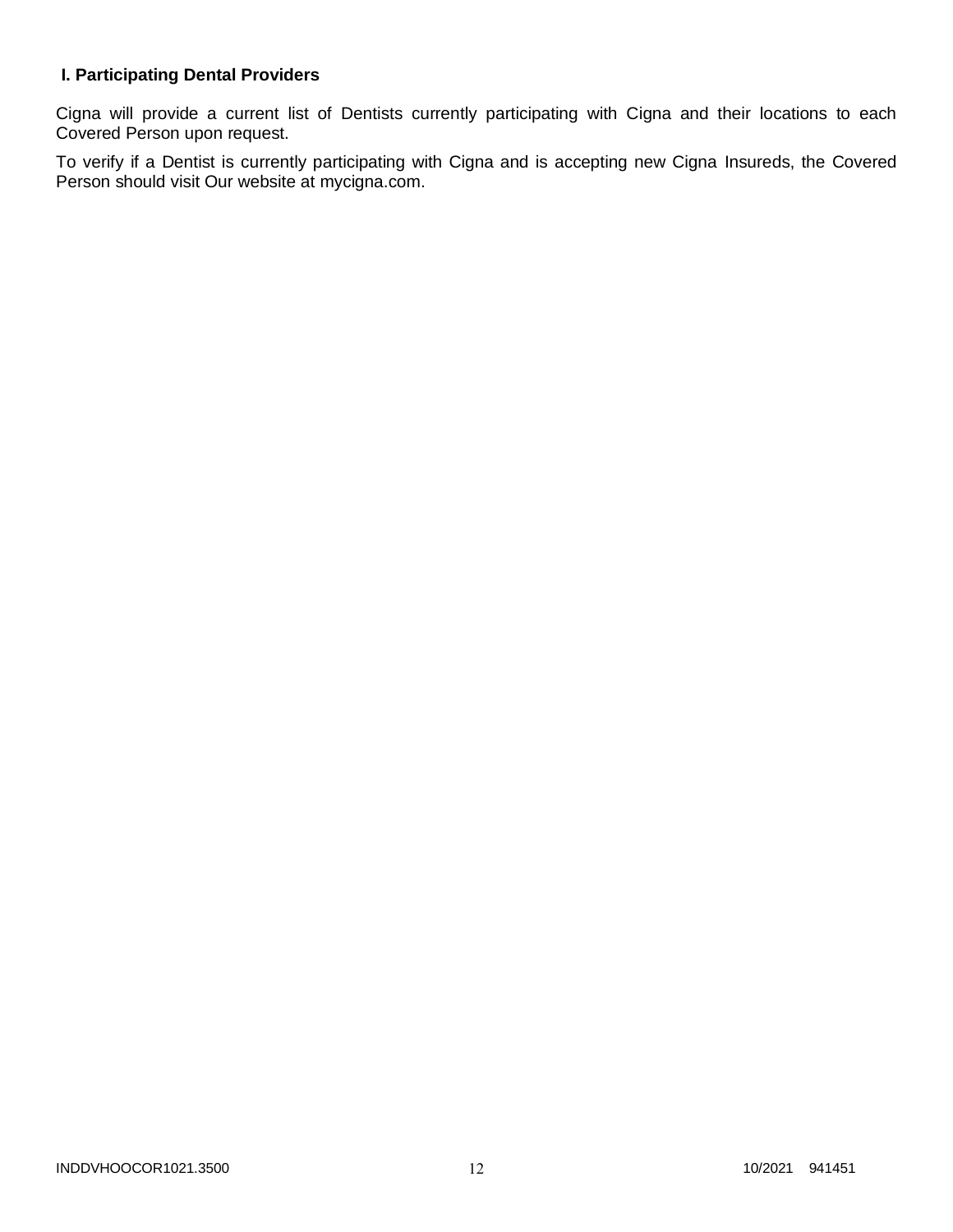## **J. Renewability, Eligibility, and Continuation**

1. The Policy will renew except for the specific events stated in the Policy. Cigna may change the premiums of the Policy with 60 days written notice to the Insured. However, Cigna will not refuse to renew or change the premium schedule for the Policy on an individual basis, but only for all Insureds in the same class and covered under the same Policy as You.

2. The individual plan is designed for residents of Oregon who are not enrolled under or covered by any other group or individual health coverage. You must notify Cigna of all changes that may affect any Covered Person's eligibility under the Policy.

3. You or Your Dependent(s) will become ineligible for coverage:

- When premiums are not paid according to the due dates and grace periods described in the premium section.
- With respect to Your Spouse, Domestic Partner, or partner to a Civil Union: when the Spouse is no longer married to the Insured or when the union is dissolved.
- With respect to You and Your Family Member(s): when You no longer meet the requirements listed in the Conditions of Eligibility section.
- The date the Policy terminates.
- **When the Insured no longer lives in the Service Area.**

4. If a Covered Person's eligibility under this Plan would terminate due to the Insured's death, divorce or if other Dependents would become ineligible due to age or no longer qualify as dependents for coverage under this Plan; except for the Insured's failure to pay premium, the Covered Person's insurance will be continued if the Covered Person exercising the continuation right notifies Cigna and pays the appropriate monthly premium within 60 days following the date this Policy would otherwise terminate. Any waiting periods in the new Plan will be considered as being met to the extent coverage was in force under this Plan.